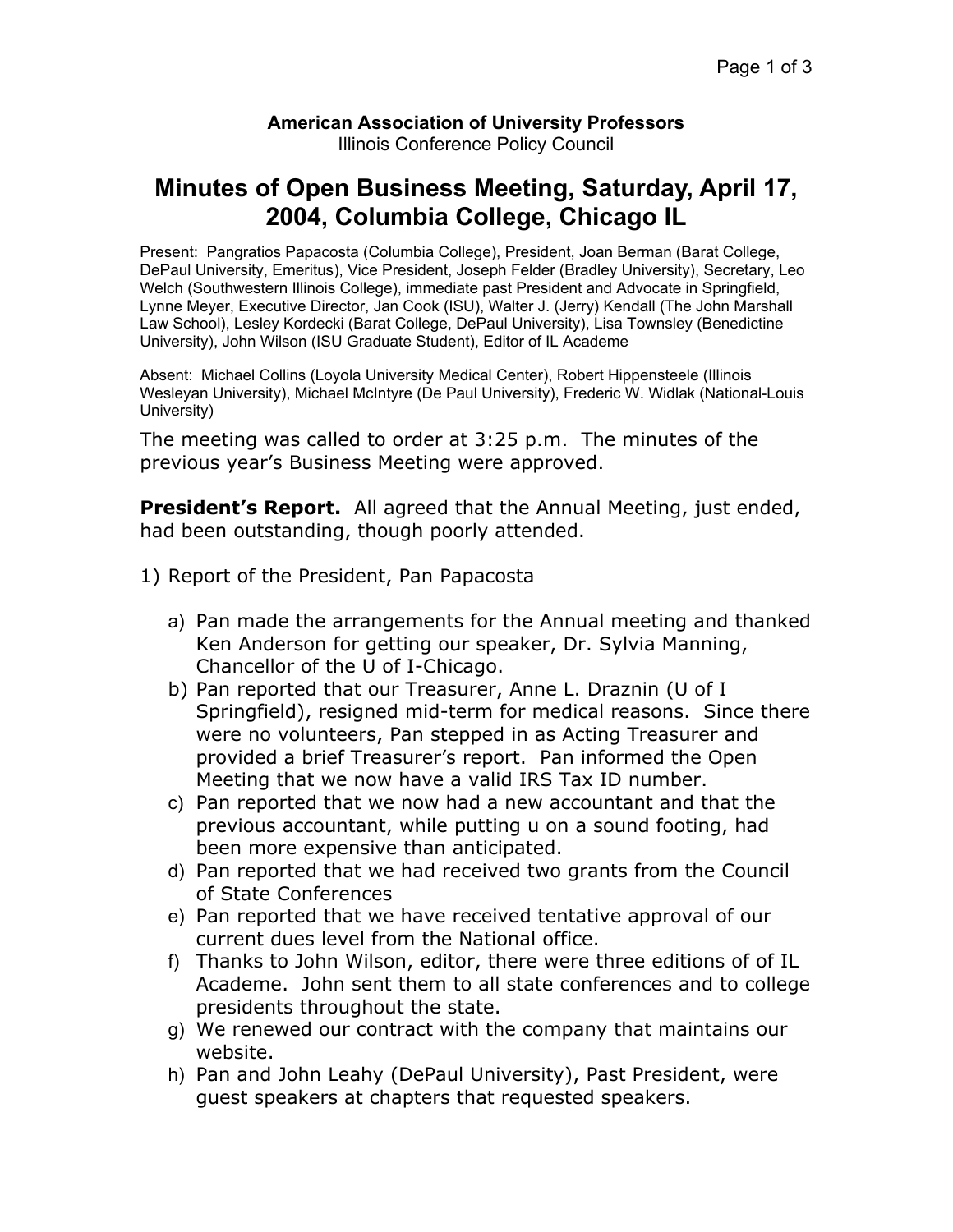- i) We will continue to try to identify chapter officers.
- j) We will improve the webpage, newsletters, and IL Academe.
- k) We will prepare a brochure: "What Your Conference Can Do For You," and distribute it to chapters. It would about \$1000-\$1500.

## **New Business**

- a) Pan informed the Open Meeting that the Council, the previous night, had authorized the executive committee to formally apply for 504-C tax status, and to sign, on behalf of the Illinois State Council, all state and federal legal documents necessary to establish and maintain our status as a tax exempt organization. The Open Meeting endorsed this authorization.
- a) "Administrator of the Year" award. Jerry Kendall made a motion to appoint a committee to develop criteria and process for such an award and to report back to the Council at our next meeting. John Wilson proposed that the award be open to administrators and to non-faculty, including, for example, legislators and journalists.
- b) Report of the Nominating Committee. Members present and reporting: Lisa Townsley (Benedictine University) and Walter (Jerry) Kendall (The John Marshall Law School). Other members were Peter N. Kirstein (History & Political Science, St. Xavier) Ken Kantor (sp?) (National Lewis), Ken Andersen (U of I). Walter Kendall chaired.

Nominees are:

 President: Pan Papacosta V.P.: Leo Welch Treasurer: Lisa Townsley Council members at large: Peter N. Kirstein (History & Political Science, St. Xavier), Lee Maltby (Social Work, St. Augustine)

We also discussed creating a new Council seat for contingent faculty and appointing Joe Berry to that position.

c) External Activities: Pan Papacosta, Ken Andersen, and Leo Welch attended the Annual National Meeting as voting delegates from Illinois. John Wilson and Joe Felder also attended (Joe as a member of the National Council). The Illinois Conference sent Lynne Meyer and Leo Welch to an AAUP Summer Institute in New Mexico. Pan Papacosta was the keynote speaker at the Kansas State Conference.